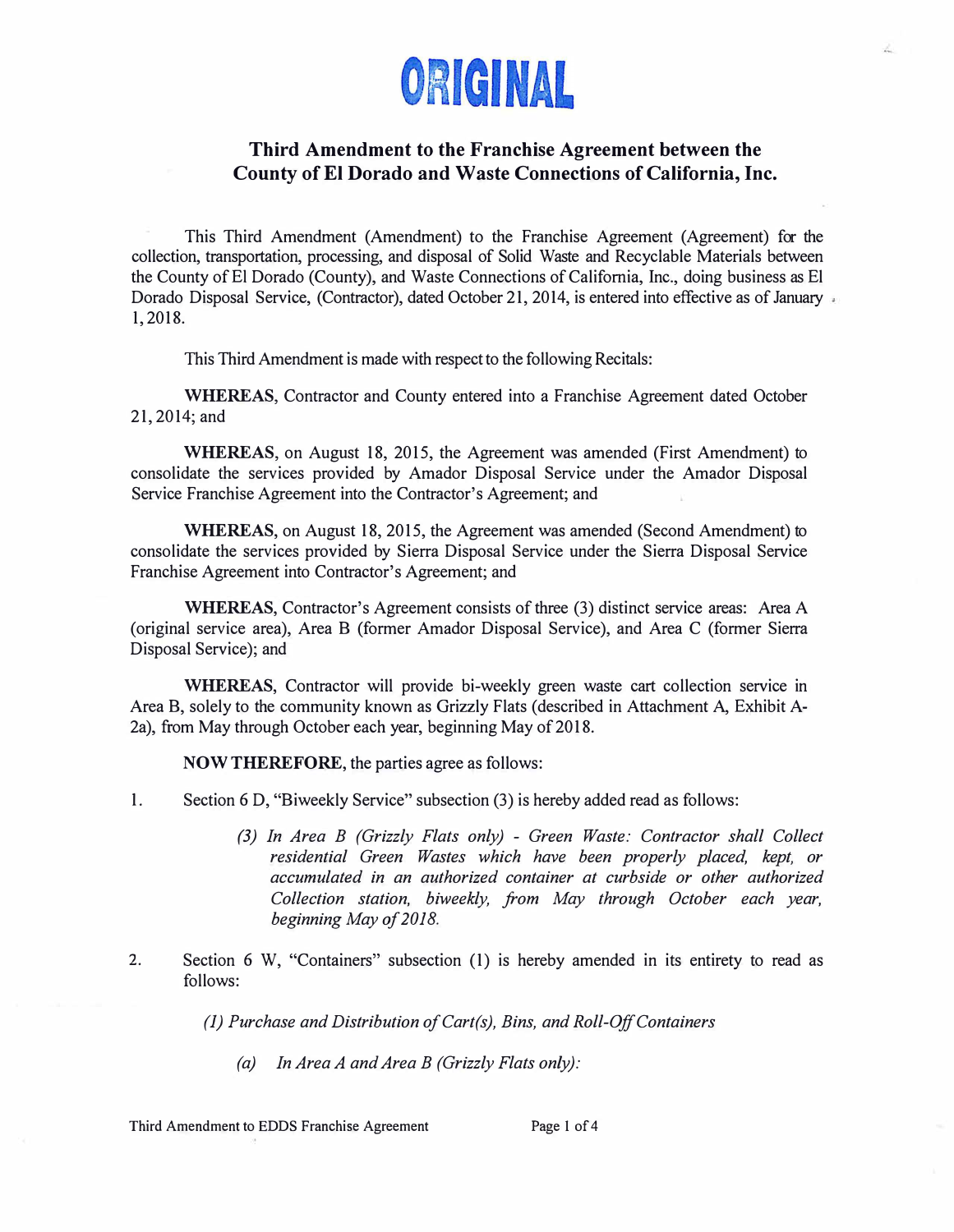*Contractor shall Collect Solid Waste from the three (3) different thirty-five (35) (for Solid Waste only), sixty-four (64), and ninety-six (96) gallon Contractor provided Cart(s), as requested by the customer and placed for Collection by the customer, not less than once per week. Contractor shall Collect Recyclables from the sixty-four (64) or ninety-six (96) gallon Contractor provided Cart(s), as requested by the customer and placed for Collection by the customer, not less than once every two (2) weeks. Contractor shall Collect Yard Waste from the ninety-six (96) gallon Contractor provided Cart(s), as requested by the customer and placed for Collection by the customer, not less than once every two (2) weeks (May through October only for Area B-Grizzly Flats). At the customer's request, Contractor shall provide to each customer, and at no additional charge to such customer, one (1) additional Cart for the Collection of either Yard Waste (only ninety-six (96) gallon Carts available) or Recyclables (either sixty-four (64) or ninety-six (96) gallon Carts available).*

*Exceptions to Carts are only for Recyclables and Green Waste. Exceptions to the use of Contractor provided Carts will occur only under the following conditions. Only Customers serviced in Group Collection Areas may use:* 

- *(i) Contractor provided thirty-two (32) gallon "blue bags" for Recyclable Material. Contractor's Customer Service Department and the customer shall determine an appropriate number of blue bags for each customer requesting to continue the use of thirty-two (32) gallon "blue bags" and Contractor shall provide determined number of thirty-two (32) gallon "blue bags" when providing biweekly Recycle service.*
- *(ii) Group Collection Area customers may use a maximum number of three (3) customer provided lawn/leaf bags for Green Waste, to be serviced bi-weekly at time of provided Green Waste service.*
- *(iii) Thirty-five (35) gallon Recycle Cart(s) and sixty-four (64) gallon Yard Waste Cart(s) will be provided on an exception basis for Group Collection Area customers or where a customer needs a smaller option for safety related conditions.*
- *(iv) When curbside service is available, the exemptions per this section for Recycling and/or Green Waste will be discontinued and standard three (3) Cart program will be implemented.*
- *(b) In Area B (except Grizzly Flats) and C only: Contractor shall Collect Solid Waste from the three (3) different thirty-five (35) (for Solid Waste only), sixty-four (64), and ninety-six (96) gallon Contractor provided Cart(s), as requested by the customer and placed for Collection by the customer, not less than once per week. Contractor shall*

 $\ddot{\phantom{a}}$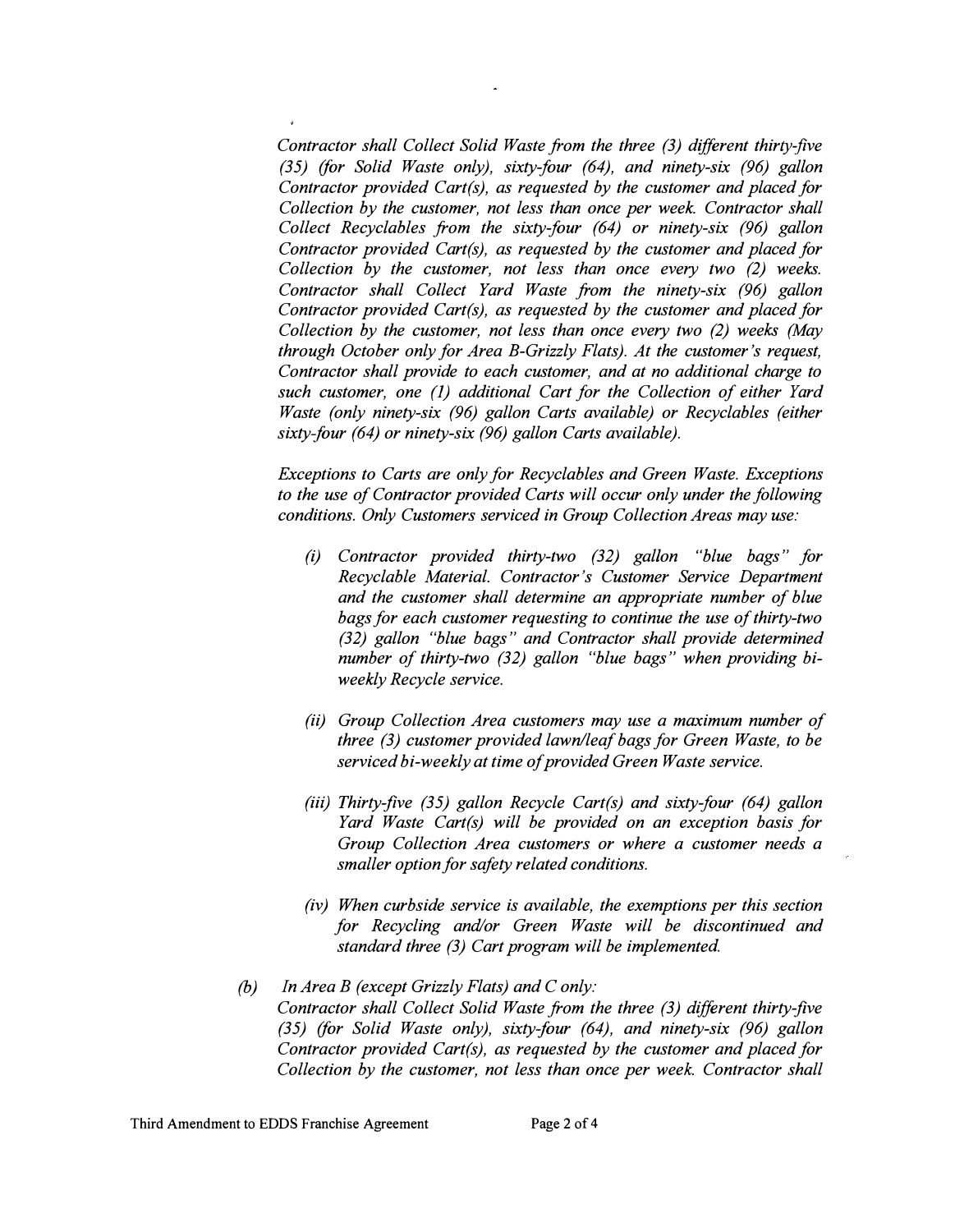*Collect Recyclables from the sixty-four (64) or ninety-six (96) gallon Contractor provided Cart(s), as requested by the customer and placed for Collection by the customer, not less than once every two (2) weeks. At the customer's request, Contractor shall provide to each customer and at no additional charge to such customer, one (1) additional Cart for the Collection of Recyclables (either sixty-four (64) or ninety-six (96) gallon Carts available).* 

*Exceptions to Carts are only for Recyclables. Exceptions to the use of Contractor provided Carts will occur only under the following conditions. Only Customers serviced in Group Collection Areas may use:* 

- *(i) Contractor provided thirty-two (32) gallon "blue bags" for Recyclable Material. Contractor Customer Service Department and the customer shall determine an appropriate number of blue bags for each customer requesting to continue use of thirty-two (32) gallon "blue bags" and Contractor shall provide determined number of thirty-two (32) gallon "blue bags" when providing biweekly Recycle service.*
- *(ii) Thirty-jive (35) gallon Recycle Cart(s) will be provided on an exception basis for Group Collection Area customers or where a customer needs a smaller option for safety related conditions.*
- *(iii) When curbside service is available, the exemptions per this section for Recycling will be discontinued and standard three (3) Cart program will be implemented.*

*Contractor shall be responsible for the purchase and distribution of fully assembled and functional new Cart(s), new or well-maintained Bins, and new or well-maintained Roll-Off Containers as required to customers in the Franchise Area. Contractor shall also distribute Cart(s), Bins, and Roll-Off Containers as required to new customers that are added to the Franchise Area during the term of this Agreement. The distribution shall be completed within ten (10) work days of receipt of notification.* 

- 3. Exhibit A of the Agreement is hereby amended to include *Attachment A, Exhibit A-2a,* Definition of Grizzly Flats Community Located in Franchise Service Area B, attached hereto and incorporated herein by reference.
- 4. Except as herein amended, all other terms and conditions of the Agreement shall remain in full force and effect.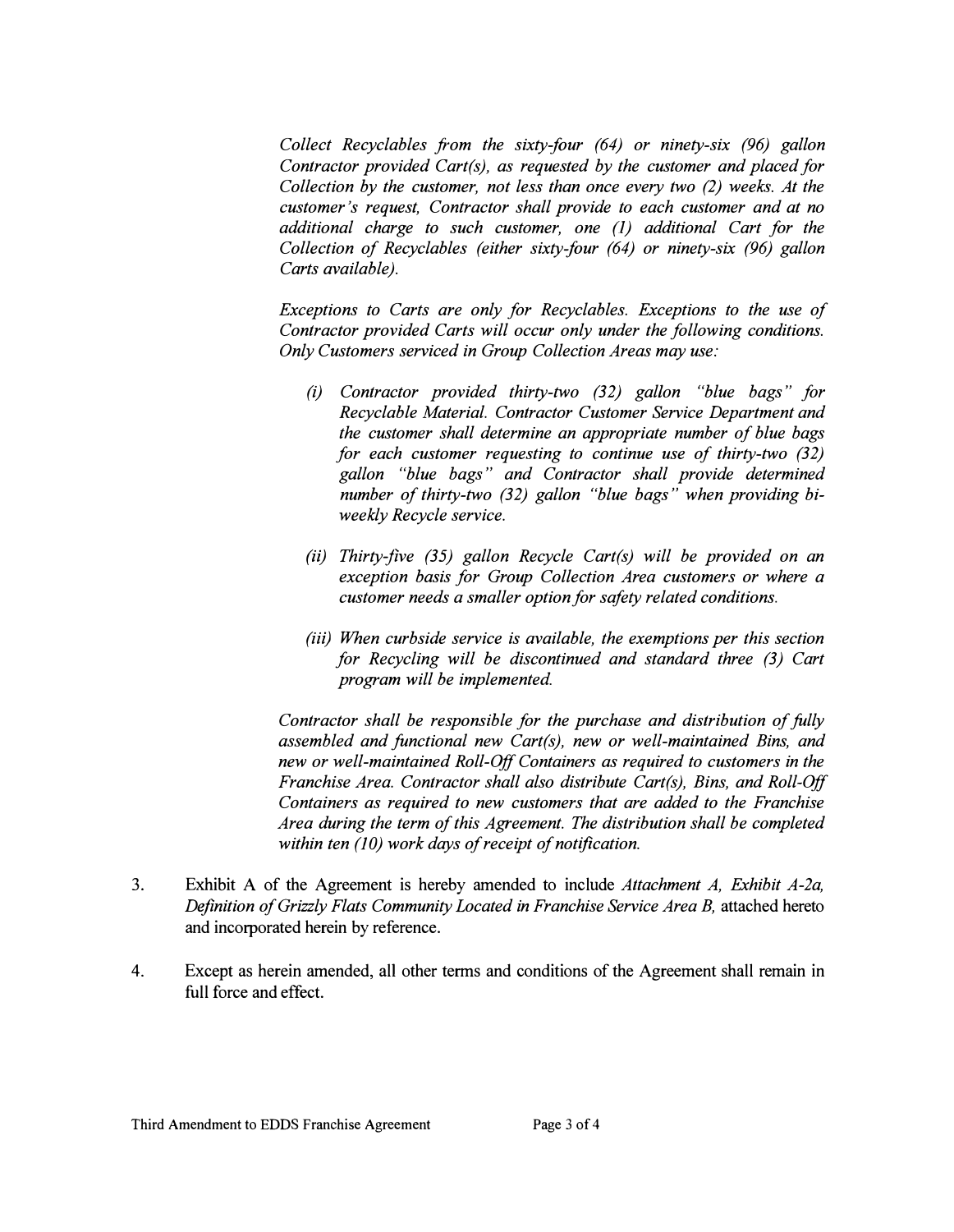$121207$ Dated:

### **COUNTY OF EL DORADO**

By:

 $\mathbb{Z}$ Chair **Board of Supervisors** 

County of El Dorado

**ATTEST:** James S. Mitrisin Clerk of the Board of Supervisors

 $121212017$  $By$ 

**CONTRACTOR** 

 $By:$ 

Dated: and the same state of the state of the state of the state of the state of the state of the state of the state of the state of the state of the state of the state of the state of the state of the state of the state o

Suran L. VanSelender Its: President SLV Divisional Vice President

By:

Dated:

Its: Seeretary. SLV